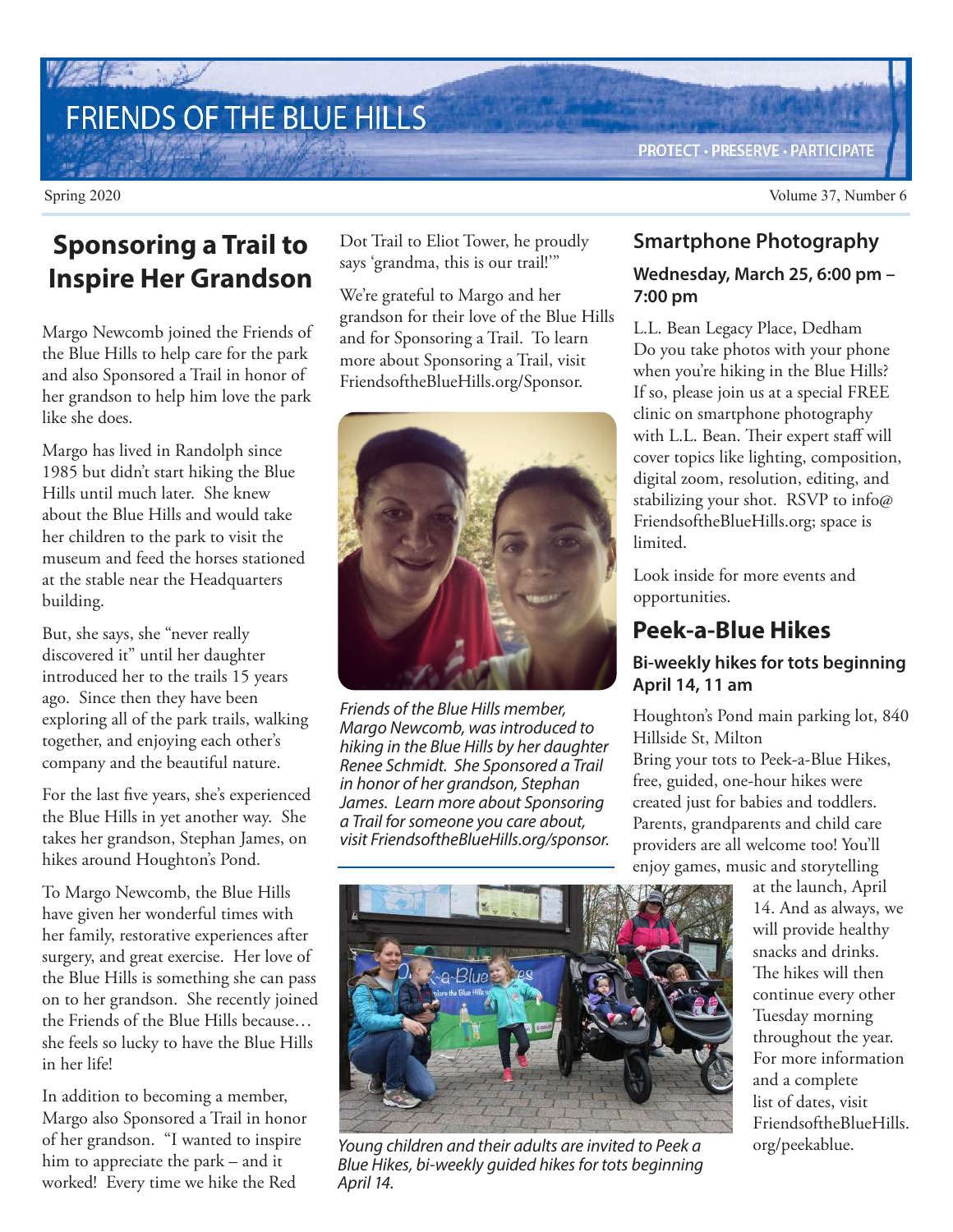### commit to a year, but some have been **Trail Adopters' Dedication Helps All of Us Hike Leave a Lasting Legacy**

If you have ever hiked the trails in the Blue Hills, you are indebted to all our trail volunteers who keep the trails clear of branches and help prevent erosion. The dedication of a few, however, deserves particular recognition.

Our Trail Adopters are responsible for maintaining a particular trail or portion of a trail, visiting the trail several times a year to make sure hikers, bikers and horseback riders can safely travel the path.

Trail Adopters are encouraged to

**Blue Hills Photo Contest Enter Your Photos for Great Prizes**

If you take photos in the Blue Hills, you could win one of two gift certificates to L.L.Bean in the 2020 Blue Hills Photo Contest. Enter up to four of your favorite photos and become eligible to win a prize for the popular vote – or the prize awarded by a panel of judges.

Even if you don't enter, you can vote for your favorite… and enjoy the amazing photos that others have submitted. For details, go to FriendsoftheBlueHills.org/ photo-contest.

> **The Friends of the Blue Hills newsletter is produced four times a year.**

**Editors: Maile Panerio-Langer, Judy Jacobs, Barbara Kirby**

**Layout: Donald Souliere**

**Visit us on the web at www.FriendsoftheBlueHills.org or call 781-828-1805 for membership, maps and schedule information. P.O. Box 416, Milton, MA 02186**



*We are particularly grateful to Denise Butler, Bob Flagg, John* 

 If you would like to learn more about the Adopt-a-Trail, visit FriendsoftheBlueHills.org/Adopt-a-

dedicated for years.

*years or more.*

Trail.

*Goldrosen, James Green, The Higashi School, Dave Humphreys, Dexter Robinson, and Bob Vogel. All of these individuals – and the school students – have maintained the trails for 10*



Photo credit: Bettyann Needham (Randolph) Bettyann Needham (Randolph) oto credit:

 $\frac{1}{6}$ 

By letting us know that you have remembered the Friends of the Blue Hills in your Will, you will join others in the Skyline Society… and make sure the park will be enjoyed for generations to come. You do not need to be wealthy to leave a lasting legacy. For information about the Skyline Society and remembering the Blue Hills in your Will, visit FriendsoftheBlueHills.org/ donate-in-your-will.

### **YES! I want to protect the Blue Hills Reservation!**

| $\Box$ Basic Membership - \$30+\$10=\$40 |
|------------------------------------------|
|------------------------------------------|

- $\Box$  Hancock Hill Hero \$100  $\Box$  Skyline Steward \$250
- $\Box$  Chickatawbut Champion \$500  $\Box$  Great Blue Guardian -\$1,000

 $\Box$  Ponkapoag Protector – \$50

 $\Box$  Other

Name \_\_\_\_\_\_\_\_\_\_\_\_\_\_\_\_\_\_\_\_\_\_\_\_\_\_\_\_\_\_\_\_\_\_\_\_\_\_\_\_\_\_\_\_\_\_\_\_\_\_\_ Address \_\_\_\_\_\_\_\_\_\_\_\_\_\_\_\_\_\_\_\_\_\_\_\_\_\_\_\_\_\_\_\_\_\_\_\_\_\_\_\_\_\_\_\_\_\_\_\_\_

City/State/Zip\_\_\_\_\_\_\_\_\_\_\_\_\_\_\_\_\_\_\_\_\_\_\_\_\_\_\_\_\_\_\_\_\_\_\_\_\_\_\_\_\_\_\_\_\_

Phone \_\_\_\_\_\_\_\_\_\_\_\_\_\_\_\_\_\_\_ E-mail \_\_\_\_\_\_\_\_\_\_\_\_\_\_\_\_\_\_\_\_\_\_\_\_\_

Please mail to: Friends of the Blue Hills, P.O. Box 416, Milton, MA 02186 You may also donate through our secure server at FriendsoftheBlueHills.org. \*Optional \$10 for 40th Anniversary **Thank you for your generous support!**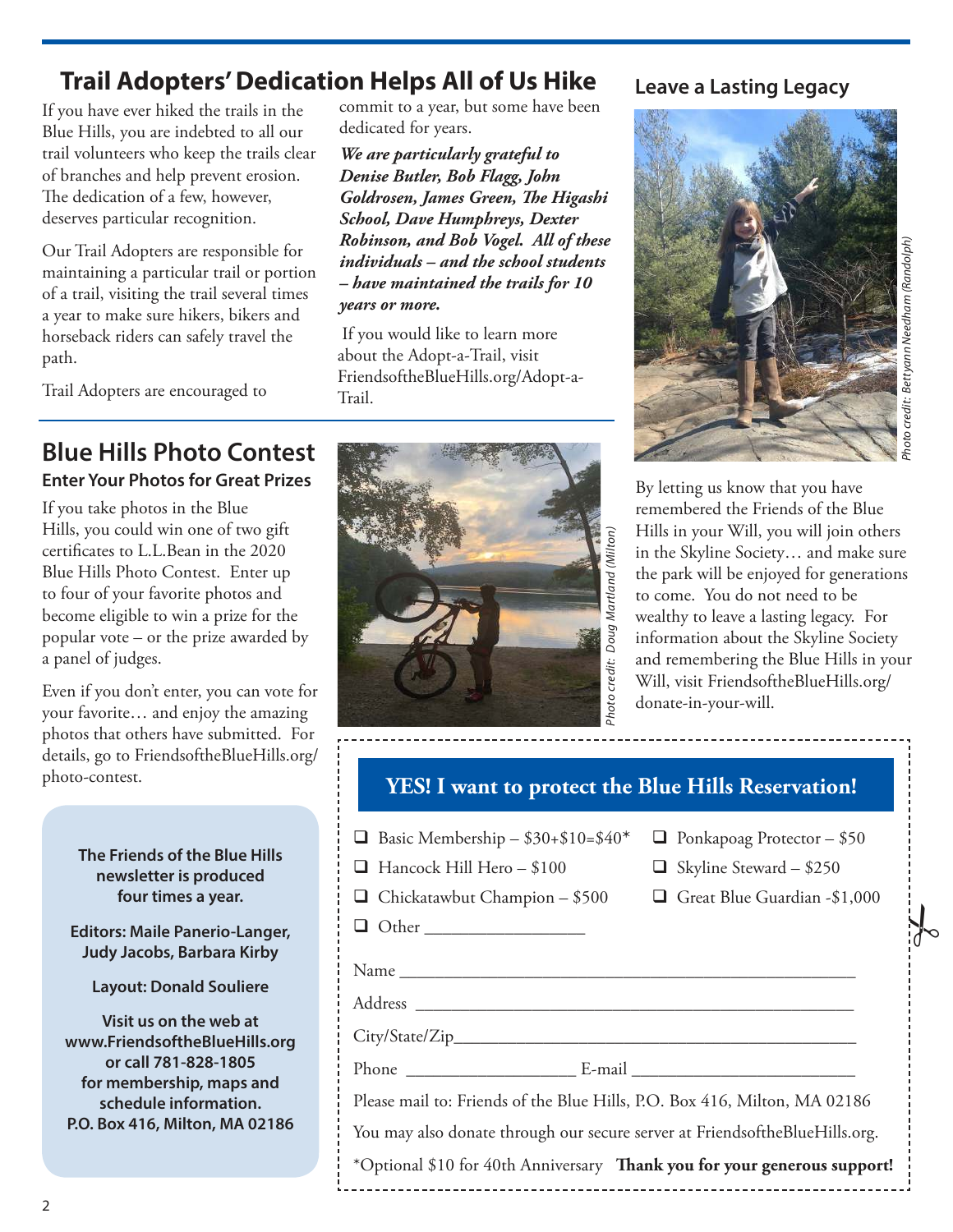# **Winter Fest Fills Bellies and Warms Hearts**

Many thanks to the hundreds of people who turned out for this year's Winter Fest! Participants enjoyed delicious chili prepared by **Blue Hills Grille of Canton** (which one the judges award), **Cooking In with Stephanie** of Milton (which one the popular vote), **The Fours** in Quincy (winner of the 'Best Game Day Chili' award and **Whole Foods Market** of Dedham (the 'Most Savory Chili' award winner).

A big thank you to **AFC Urgent Care in Braintree** and **Trillium Brewing Company** for sponsoring the Winter Fest.



Jessica Morrissey and Marlin Mancuso of Canton enjoyed the Irish band and face painting at this year's Winter Fest.



The judges – and all who attended - treated their tastebuds to a variety of delicious chili. Judges included (from left): Milton Planning Board member Denny Swenson, Canton Selectman Thomas Theodore, Canton Selectman Christopher Connolly, and Canton Selectman Mark Porter. Not shown are Senator Walter Timilty, Representative William Driscoll, Milton Selectman Richard Wells and Eric Grady of REI.



Four chili vendors participated in the chili cook-off: Blue Hills Grille of Canton, Cooking In with Stephanie of Milton, The Fours in Quincy and Whole Foods Market of Dedham. Congratulations to Blue Hills Grille of Canton for winning the judges' award, to Cooking In with Stephanie of Milton for winning the popular vote, to Whole Foods for being recognized with the 'Most Savory Chili' award and to The Fours of Quincy for earning the 'Best Game Day Chili' award.

# **Skills in the Hills: Basic Map & Compass Navigation**

Saturday, April 18, 10:00 am Houghton's Pond main parking lot, 840 Hillside Street, Milton

Back by popular demand! If you have ever gotten lost while hiking, then you will love this program. Bring your Blue Hills trail map and your compass/ smartphone and learn some tips about navigation from an expert at L.L. Bean.

RSVP to info@FriendsoftheBlueHills. org, in case there are last-minute changes.

### **Park Serve: Trail Maintenance Kick-off**

Saturday, April 25, 9 am – 2 am Houghton's Pond main parking lot

Every month, beginning in April, you have the opportunity to volunteer to help care for the trails. You can join us once – become a regular! We're kicking off the season on April 25th for DCR Park Serve Day. Join us to help prepare the trails for the season ahead. Activities may include raking, digging out water bars and culverts, cutting branches, and clearing tree limbs. There is usually a short walk to the worksite. We meet up after a morning of hard work to enjoy each other's company… and delicious pizza. For details, event dates, and to sign up for reminders and updates, visit FriendsoftheBlueHills.com/trailsmaintenance.



Liberty Mutual is one of the businesses that dedicates a service day to care for the Blue Hills.